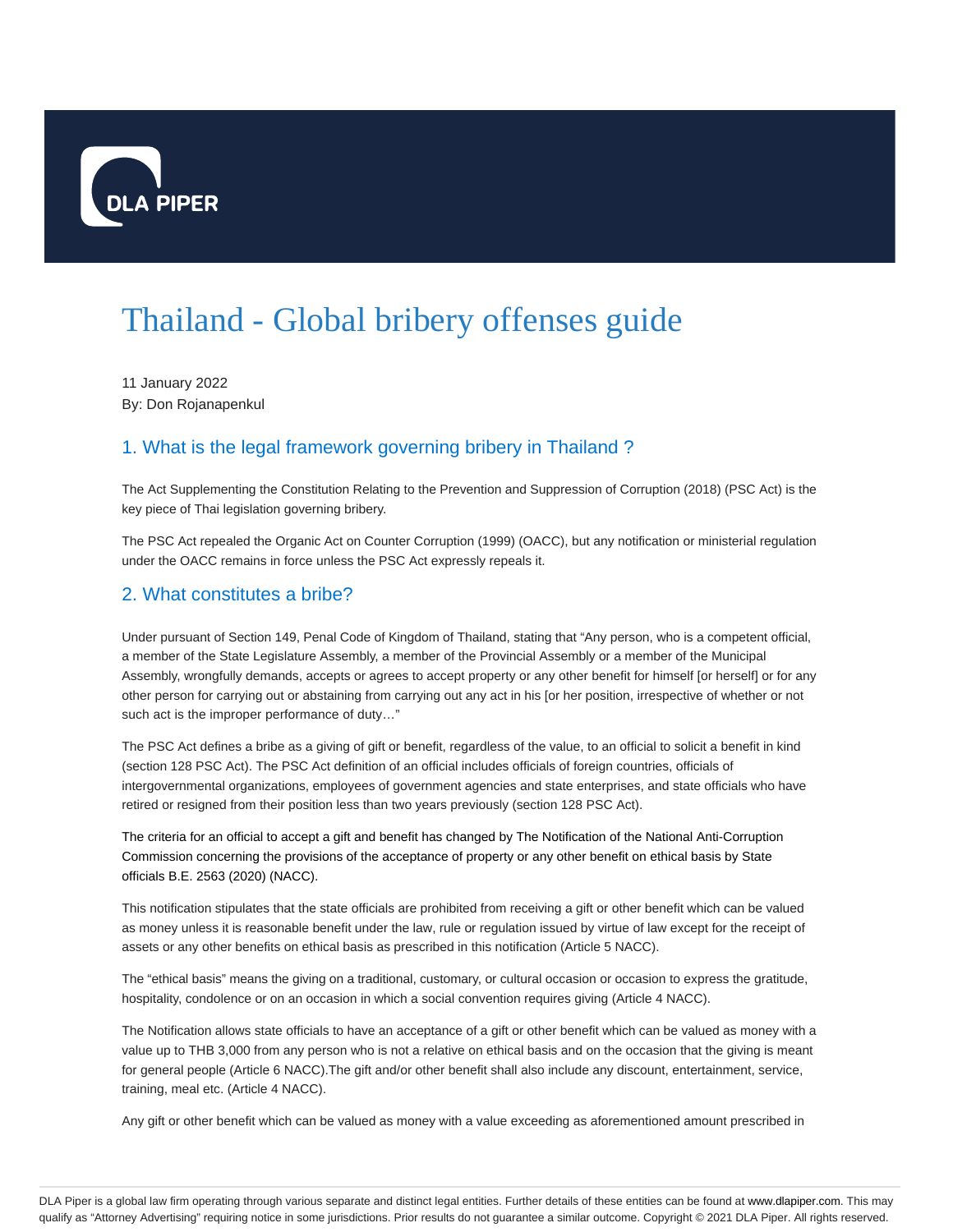Article 6 which would be highly necessary for keeping good relation any person (or juristic person), the state official will require an approval from the official's direct supervisor (Article 7 NACC).

Moreover, there is an amendment of The Notification of the National Anti-Corruption Commission concerning the positions of state officials that are prohibited from undertaking the business under section 126 of PSC Act B.E. 2563 (2020), but it tends to involve with the conflict of interest (Section 126 PSC Act) rather than bribery.

## 3. What are the principal offences under this legal framework?

#### **Offences for an official**

- Requesting, accepting, or being willing to accept a gift or benefit (Section 173 PSC Act); and
- Acting or omitting to act with the view to receiving a gift or benefit that has been agreed prior to the appointment of the official into office (section 174 PSC Act).

#### **Offences for an individual**

- Requesting or accepting, or being willing to accept a gift or benefit as a commission to induce an official to act or omit to perform their duties (section 175 PSC Act); and
- offering, promising, or giving a bribe to an official (section 176 PSC Act).

#### **Offences for a legal entity**

- Failure of a legal entity to prevent bribery committed by an associated person with the intention to obtain a benefit for the legal entity (section 176 PSC Act);
	- Legal entity includes any legal entity incorporated under Thai or foreign law operating in Thailand (regardless of whether the foreign entity has a presence in Thailand)
	- Associated person includes representatives, employees, agents, affiliated companies or any persons acting for or on behalf of a Thai or foreign entity, regardless of whether such person has the power or authority to take such action (section 176 PSC Act).

#### 4. What is the jurisdictional reach of the legal framework?

The PSC Act applies to any individual, both natural person and juristic person, and any state officials in Thailand. That includes any official of a foreign government or an intergovernmental agency (section 173, 174, 175, and 176 PSC Act).

If an individual committing an offence is a Thai national, or is an official of the Thai government, judiciary or a constitutional body, the PSC Act will also cover such conduct, even if it is committed outside Thailand (section 140 PSC Act).

The PSC Act applies to any legal entity incorporated under Thai law or foreign law operating in Thailand (regardless of whether the foreign entity has presence in Thailand) (section 176 PSC Act).

## 5. Who may be liable for bribery? (public officials, private individuals, legal entities etc.)

- Private individuals, both person and juristic person, who offer or give bribes, officials and legal entities may be liable for bribery under the PSC Act., including juristic person incorporated under the law of Thailand and juristic person incorporated under foreign law that operate within the Kingdom of Thailand.
- State official who accepts or agrees to accept gifts or other benefits to act or omit to act their duty may also be liable for bribery under the PSC Act, including foreign state official and official of international organization.

## 6. Can a parent company be liable for its subsidiary's involvement in bribery?

If a parent company has a close relationship with the subsidiary company, the parent company may also be liable for any involvement in bribery.

Close relationship includes control in the management, policy or money flow in the subsidiary company.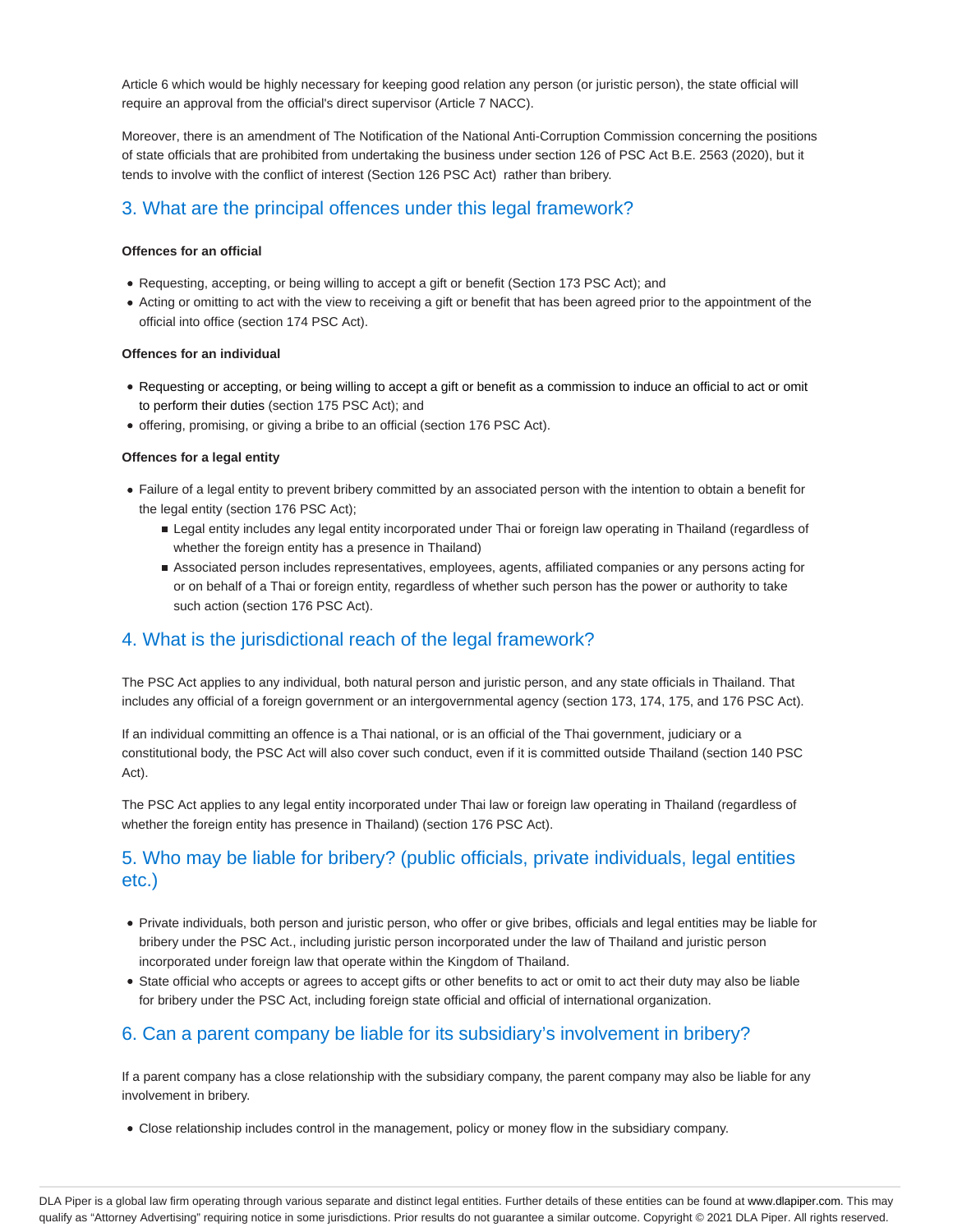However, the parent company can establish a defense against liability:

- if the parent company has a close relationship but it has demonstrated that it employs appropriate internal control measures to its subsidiary (section 176 PSC Act); or
- if the parent company is merely a shareholder without direct management control and has shown sufficient care (i.e. stating in an agreement that its subsidiary must employ appropriate measures to prevent bribery).
- Under pursuant of Section 176 of PSC Act paragraph 3 provides extended definition to cover both Thai juristic person and foreign juristic person that have operation in Kingdom of Thailand.

#### 7. Are facilitation payments (i.e. small payments to speed up routine governmental action) considered bribes?

The PSC Act provides that giving a gift or benefit, regardless of the value, to solicit a benefit in kind is considered bribery (section 128 PSC Act).

Furthermore, under Section 173 of PSC Act also specified criminal offence for state official that demand or accept asset of value or other benefit to act or omit to act their responsible duty, regardless of rightfulness of such action.

#### 8. Does the legal framework restrict political and charitable contributions?

The Thai National Anti-Corruption Commission (TNACC) considers charitable or political contributions to be a high-risk form of gift or benefit . In determining whether such contributions are bribery, the TNACC will consider the following:

- the reason for the gift or benefit;
- the value of the gift or benefit; and
- whether there is any intention to solicit a favor or benefit in return.

#### 9. Does the legal framework place restrictions on corporate hospitality?

The TNACC considers that hospitality (e.g. hosting a fully funded seminar with invitation extended to officials) to be a high-risk form of gift or benefit (section 176 PSC Act). In determining whether such hospitality is bribery, the TNACC will consider the following:

- the reason for the gift or benefit;
- the value of the gift or benefit; and
- whether there is any intention to solicit a favor or benefit in return.

Furthermore, Section 4 of the NACC states that a "benefit" could be anything that has value, including a discount, entertainment, service, training, meals, etc.

#### 10. Are there any defenses for bribery offences?

A legal entity may have a defense under the PSC Act, if the legal entity can prove that it had implemented "appropriate internal control measures" to prevent the commission of bribery (section 176 PSC Act).

The appropriate internal control measures include the following:

- strong, visible policy and support from top-level management;
- risk assessment to effectively identify and evaluate exposure to bribery;
- enhanced and detailed measures for high-risk and vulnerable areas;
- application of anti-bribery measures to business partners;
- accurate books and accounting records;
- human resource management policies complementary to anti-bribery measures;
- communication mechanisms that encourage reporting suspicion of bribery (e.g. whistle blowing hotlines); and
- periodic review and evaluation of anti-bribery prevention measures and their effectiveness.

#### 11. What are the key regulatory or enforcement bodies with regard to bribery?

DLA Piper is a global law firm operating through various separate and distinct legal entities. Further details of these entities can be found at www.dlapiper.com. This may qualify as "Attorney Advertising" requiring notice in some jurisdictions. Prior results do not guarantee a similar outcome. Copyright @ 2021 DLA Piper. All rights reserved.